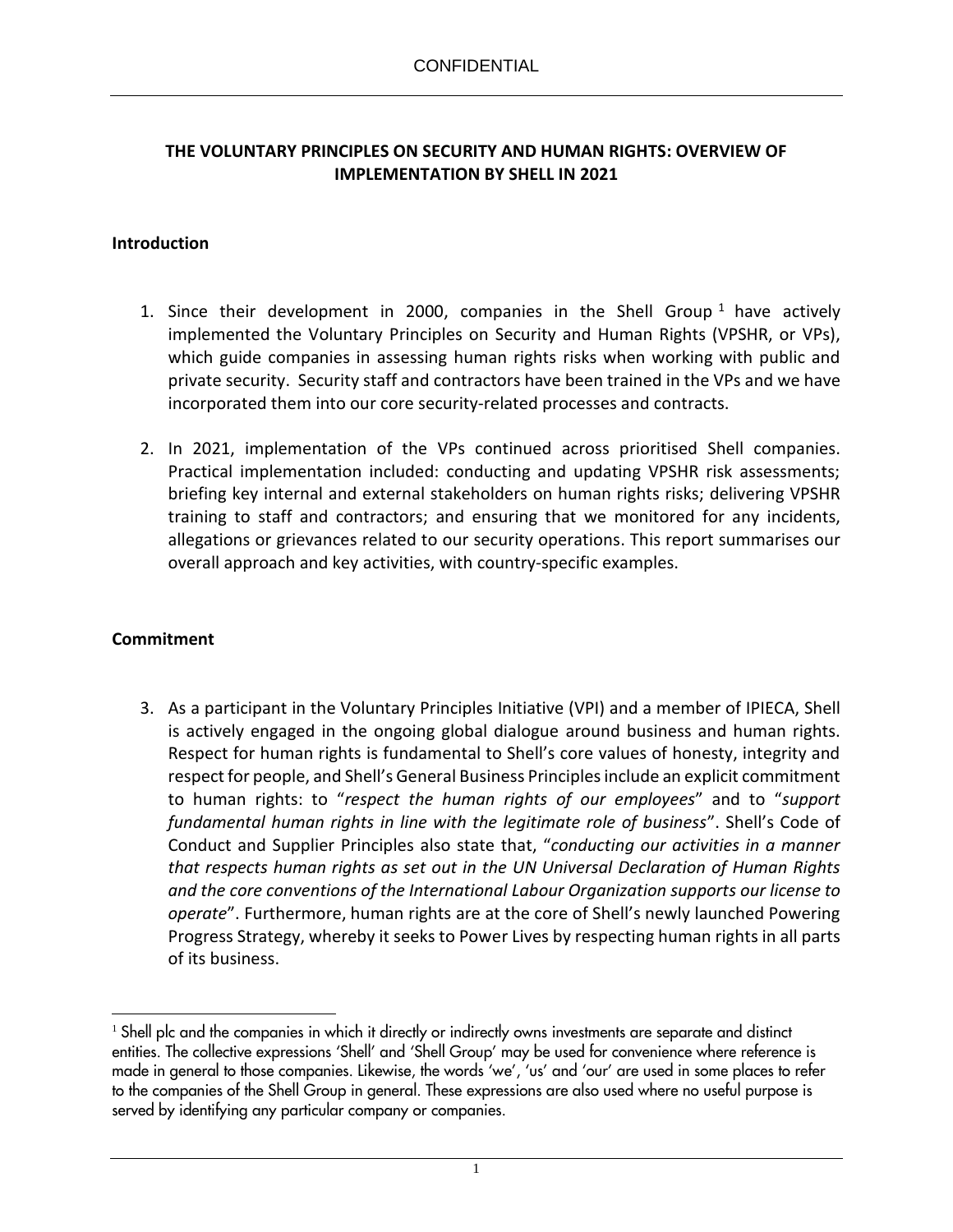- 4. Shell is an active member of the Voluntary Principles Initiative (VPI) and regularly engages with members of all three pillars (government, corporate and NGO) in an effort to share experience and best practice. We attend regular meetings and presentations within the VPI and have played an active role in various country implementation and thematic working groups within the initiative in 2021, such as the conflict working group. As part of this working group, we are helping develop a conflict analysis tool for corporate practitioners working in fragile and conflict-affected contexts.
- 5. Our implementation of the VPs forms part of our wider approach to human rights and to conducting responsible and sustainable business. For insight into Shell's work in this area, please refer to our Sustainability Report.

# **Policies, Procedures and Related Activities**

- 6. The Shell General Business Principles require our employees and contractors to respect the human rights of fellow workers and communities where we operate. Shell's human rights approach focuses on four areas - communities, labour, supply chain and security – with Corporate Security represented on Shell's Human Rights Working Group (HRWG), which co-ordinates our overall approach.
- 7. Requirements for the implementation of the VPs are included in the Security Standards and Security Manual section of Shell's Health, Safety, Security, and Environment & Social Performance (HSSE & SP) Control Framework. This is the key guideline that sets our HSSE&SP approach and standards.
- 8. In line with Shell's Security Standards, security risk management is conducted in accordance with applicable national legal requirements and internationally recognised standards, including the VPs. Compliance with the VPs and the Use of Force is reviewed regularly through audits and business assurance processes. The internal assurance process includes the completion of an annual questionnaire for VPSHR priority countries, derived from the VPI's Performance Indicators.
- 9. Shell's Corporate Security team provides functional support on the VPs by developing policies, processes, guidance and training. In addition, it provides advice and support to the various companies to implement the VPSHR in priority countries, including support in risk assessments, risk mitigation, training, briefings, audits and self-assessments.
- 10. In 2021, country level VPSHR risk assessments were completed or updated for our priority countries (these countries are identified based on set threat assessment criteria). These country-level VPSHR risk assessments were completed using a risk assessment template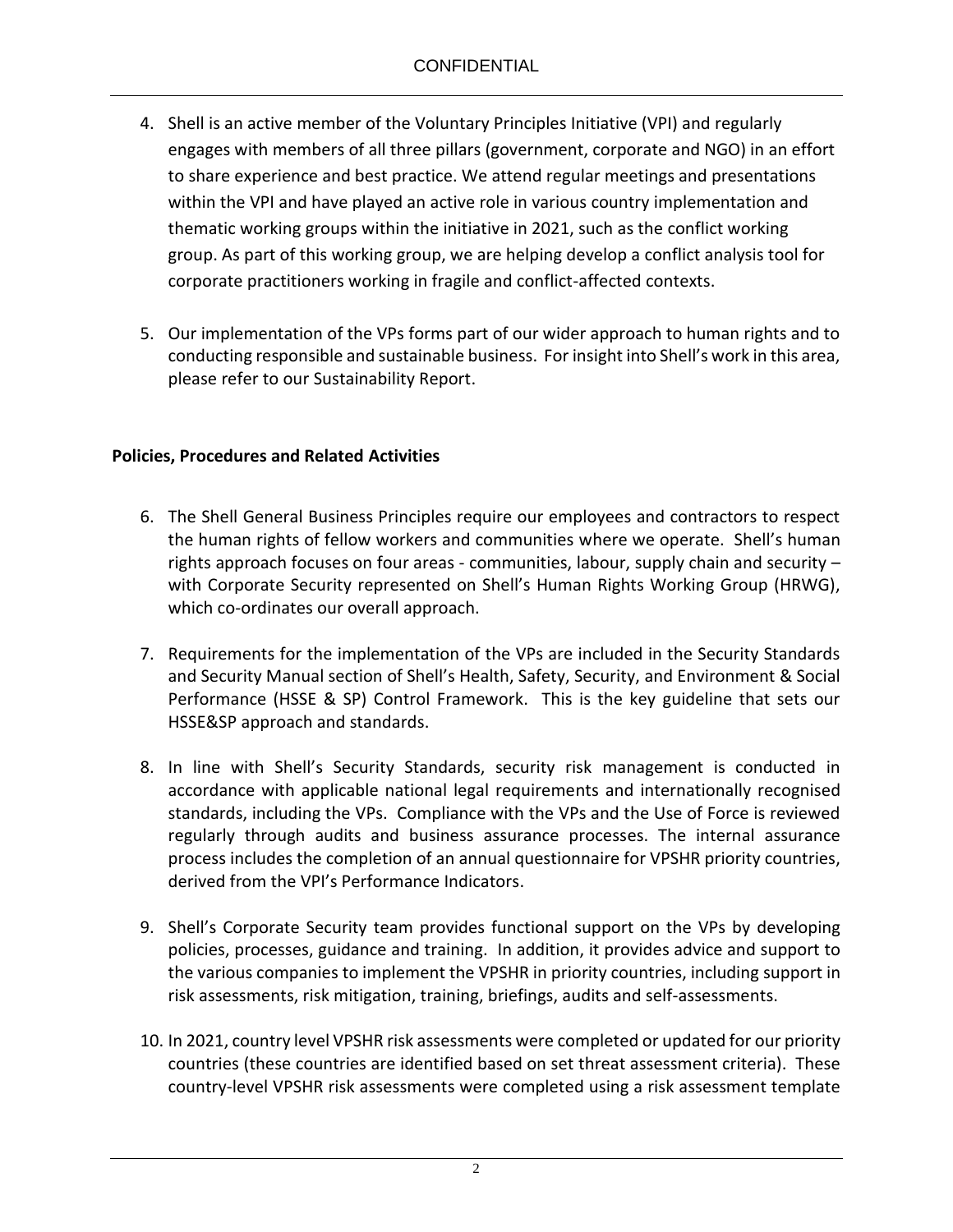derived from the VPI's Implementation Guidance Tool (IGT), designed to help companies, their employees and contractors to implement VPSHR.

- 11. The VPs continue to be a critical element of Shell's contracts with security providers, which have VPSHR and Use of Force clauses included as standard. These clauses include the expectation that private security companies and their subcontractors and agents apply the VPs in their operations, co-operate fully in investigations, investigate any infractions promptly and apply remedial actions.
- 12. Shell operates an incident management system through which HSSE & SP incidents, including VPSHR incidents, can be reported. Shell's Corporate Relations teams also manage community feedback mechanisms to ensure that concerns, grievances or questions can be raised.
- 13. Awareness of the basic principles of the VPs and the risk profile at country or region level is a key requirement for the successful implementation of the VPs. Training is offered through the following platforms to improve awareness:
- Shell Open University training module on VPSHR and Human Rights
- Regional workshops
- Train the trainer sessions
- Awareness briefings for security providers

# **Country Implementation**

14. Progress was made on the in-country implementation of the Voluntary Principles throughout the Shell Group. Below are summaries of activities carried out by Shell companies in some of the VPSHR priority countries.

# **Nigeria**

- 15. The Shell Companies in Nigeria ('SCiN') have their main operations located in the Niger Delta. Government Security Agencies (GSA) provide security for many facilities/activities; Shell also employs unarmed private security contractors. Staff of the various SCiN devote time and resources to ensuring that the VPs continue to be a key focus area.
- 16. Implementation of the VPs in Nigeria included the following steps:
	- The VPSHR risk assessment was reviewed and updated in 2021.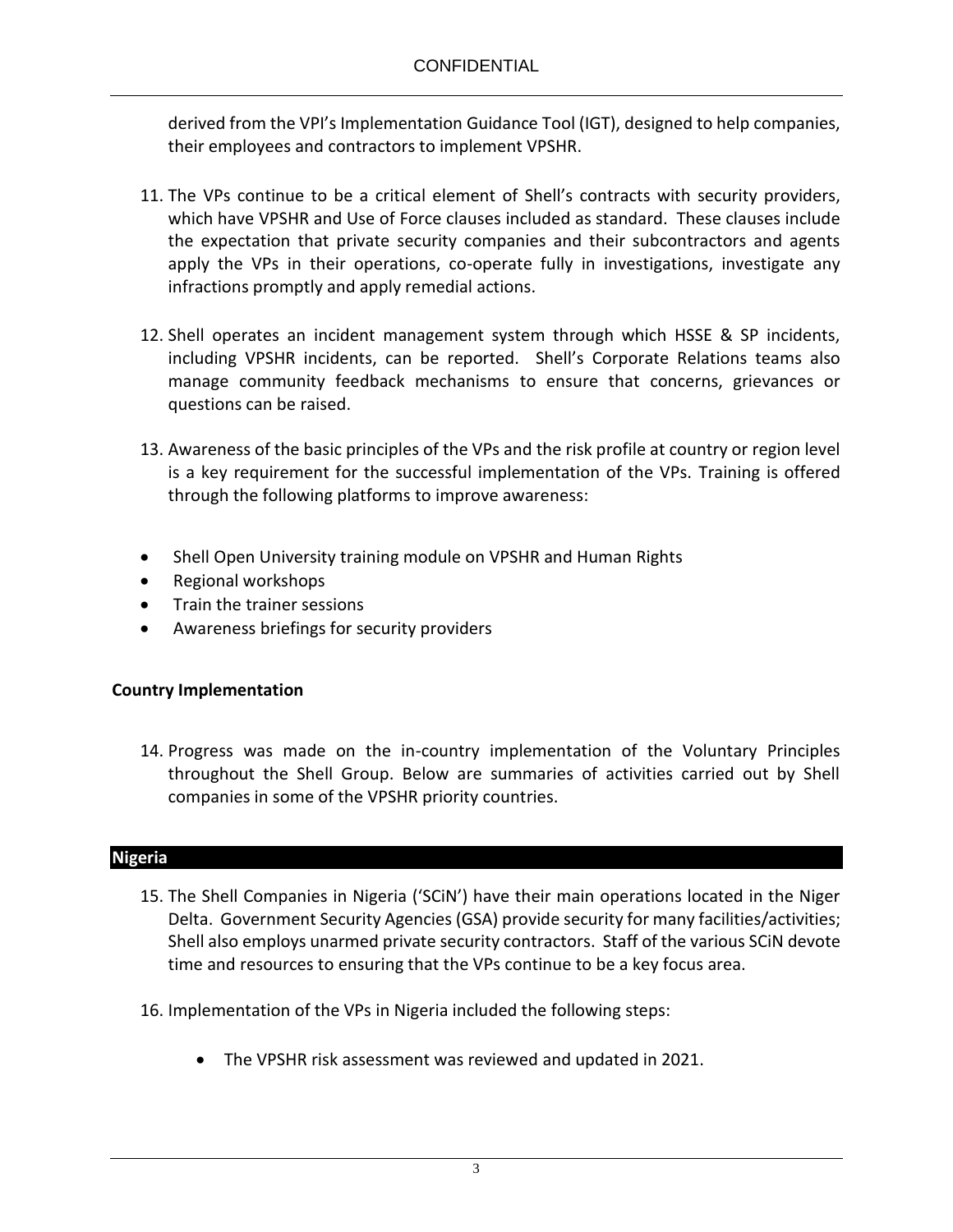- VPSHR training for GSA was arranged at deployment and during quarterly refresher briefings. VPSHR trainings have recently included implications of the COVID-19 pandemic on VPSHR and civil-military relations. Discussions included response to illnesses at site, restrictions of movement, patrol procedures and evacuation in a VPSHR compliant manner.
- High-level engagements were conducted with the Department of Defence, Nigeria Police Force, and Department of State Services to discuss VPSHR standards and use of force requirements.
- VPSHR training for company personnel took place online due to the COVID-19 pandemic. This included scenario-based trainings based on the experience of field personnel who interacted directly with GSA as well as open mic sessions at the end of each training.
- SCiN continued to engage with stakeholders in civil society through quarterly Nigeria Working Group (NWG) meetings, where it reviewed yearly work plans and advocacy for the working group.
- VPSHR induction and refresher briefs are undertaken for private security guards who are employees of the SCiN private security providers, with sign-off sheets kept on record.
- VPSHR legal clauses are included in private security contracts, and all public security providers are briefed on VPSHR and Use of force (UOF), including health and safety requirements. Periodic refreshers are provided and a zero tolerance for non-compliance is maintained.

# **Iraq**

- 17. Shell's operations in Iraq centre on the Basrah Gas Company (BGC), a joint venture with the Iraqi government. Security is provided through a combination of armed government forces (the Oil Protection Force or OPF) as well as private security guarding, which is also armed.
- 18. Implementation of the VPs in Iraq included the following steps:
	- The Iraq VPSHR risk assessment was reviewed and updated in 2021.
	- BGC had regular VPSHR engagements with relevant company personnel, including training on the guiding principles of VPSHR, the basic principles for the use of force, as well as practical exercises after which a certificate was issued. The Corporate Relations teams conducted regular meetings with community representatives and engaged with local civil society organisations.
	- Close relationships were maintained with the OPF; engagements were held on an almost daily basis to discuss day-to-day operations. More formal meetings were held with the OPF Unit Commander on a fortnightly basis, and with the Commanding General every quarter.